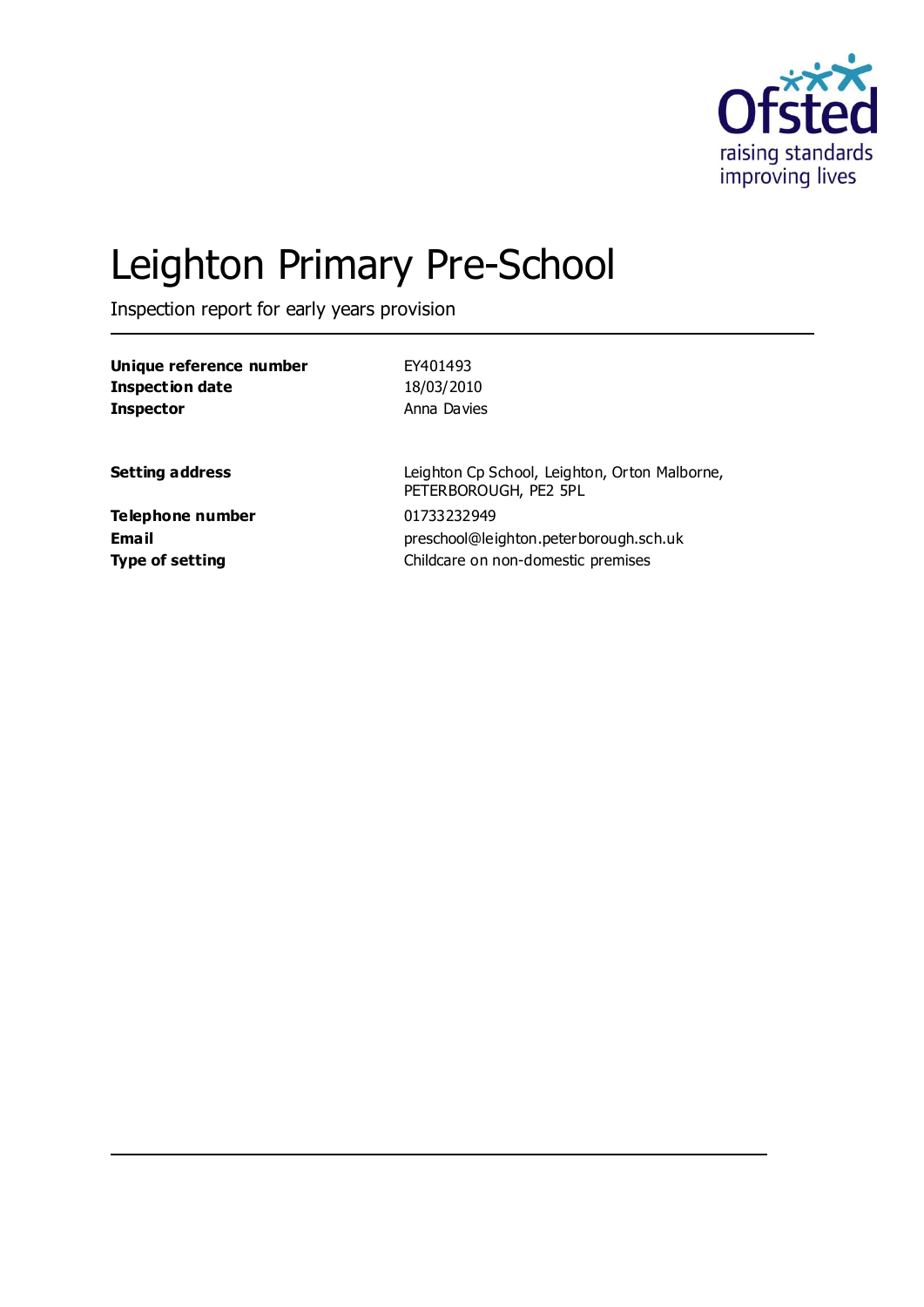The Office for Standards in Education, Children's Services and Skills (Ofsted) regulates and inspects to achieve excellence in the care of children and young people, and in education and skills for learners of all ages. It regulates and inspects childcare and children's social care, and inspects the Children and Family Court Advisory Support Service (Cafcass), schools, colleges, initial teacher training, work-based learning and skills training, adult and community learning, and education and training in prisons and other secure establishments. It rates council children's services, and inspects services for looked after children, safeguarding and child protection.

If you would like a copy of this document in a different format, such as large print or Braille, please telephone 0300 123 1231, or email enquiries@ofsted.gov.uk.

You may copy all or parts of this document for non-commercial educational purposes, as long as you give details of the source and date of publication and do not alter the information in any way.

Royal Exchange Buildings St Ann's Square Manchester M2 7LA

T: 0300 123 1231 Textphone: 0161 618 8524 E: enquiries@ofsted.gov.uk W: [www.ofsted.gov.uk](http://www.ofsted.gov.uk/)

© Crown copyright 2009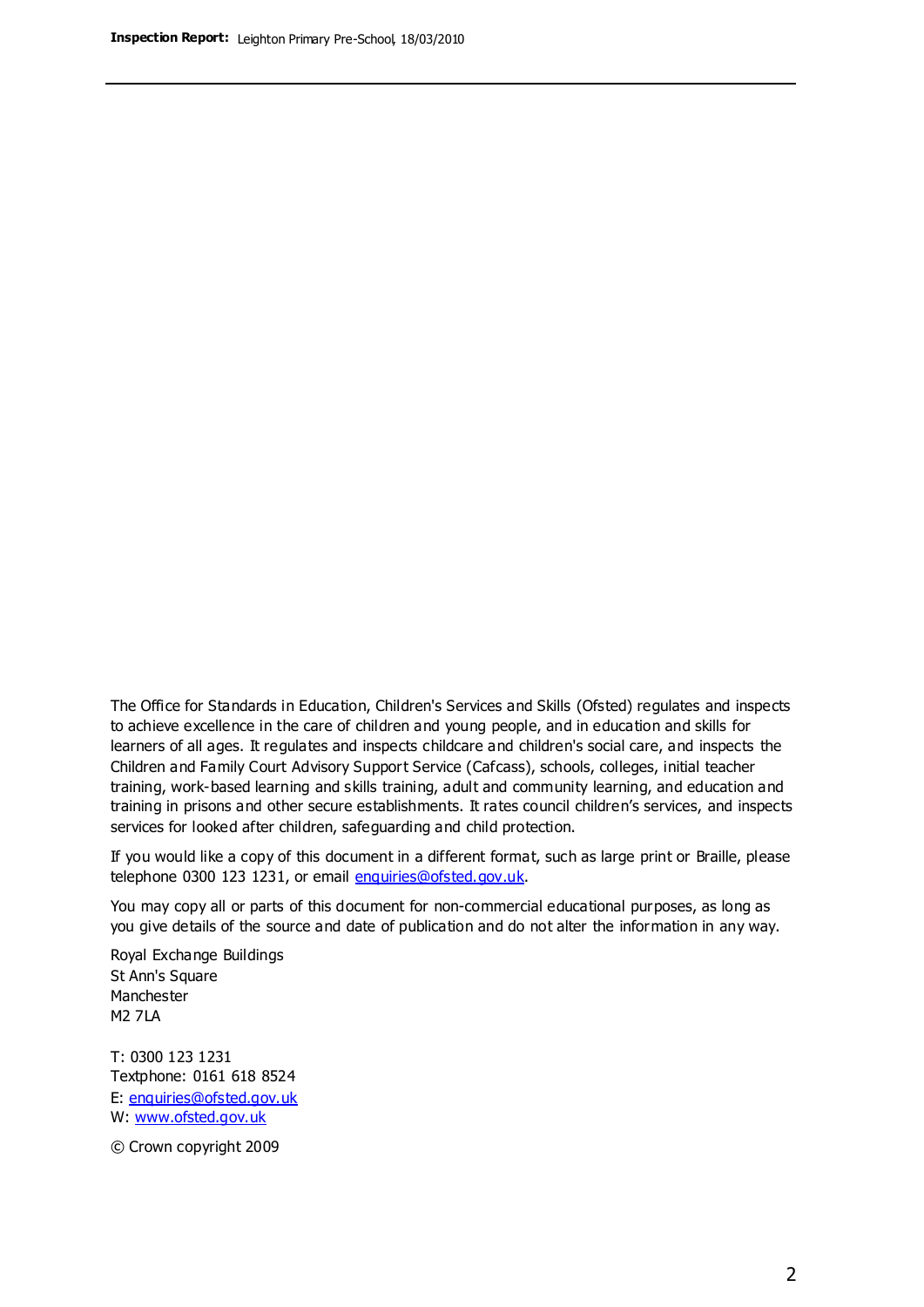# **Introduction**

This inspection was carried out by Ofsted under Sections 49 and 50 of the Childcare Act 2006 on the quality and standards of the registered early years provision. 'Early years provision' refers to provision regulated by Ofsted for children from birth to 31 August following their fifth birthday (the early years age group). The registered person must ensure that this provision complies with the statutory framework for children's learning, development and welfare, known as the *Early* Years Foundation Stage.

The provider must provide a copy of this report to all parents with children at the setting where reasonably practicable. The provider must provide a copy of the report to any other person who asks for one, but may charge a fee for this service (The Childcare (Inspection) Regulations 2008 regulations 9 and 10).

The setting also makes provision for children older than the early years age group which is registered on the voluntary and/or compulsory part(s) of the Childcare Register. This report does not include an evaluation of that provision, but a comment about compliance with the requirements of the Childcare Register is included in Annex B.

Please see our website for more information about each childcare provider. We publish inspection reports, conditions of registration and details of complaints we receive where we or the provider take action to meet the requirements of registration.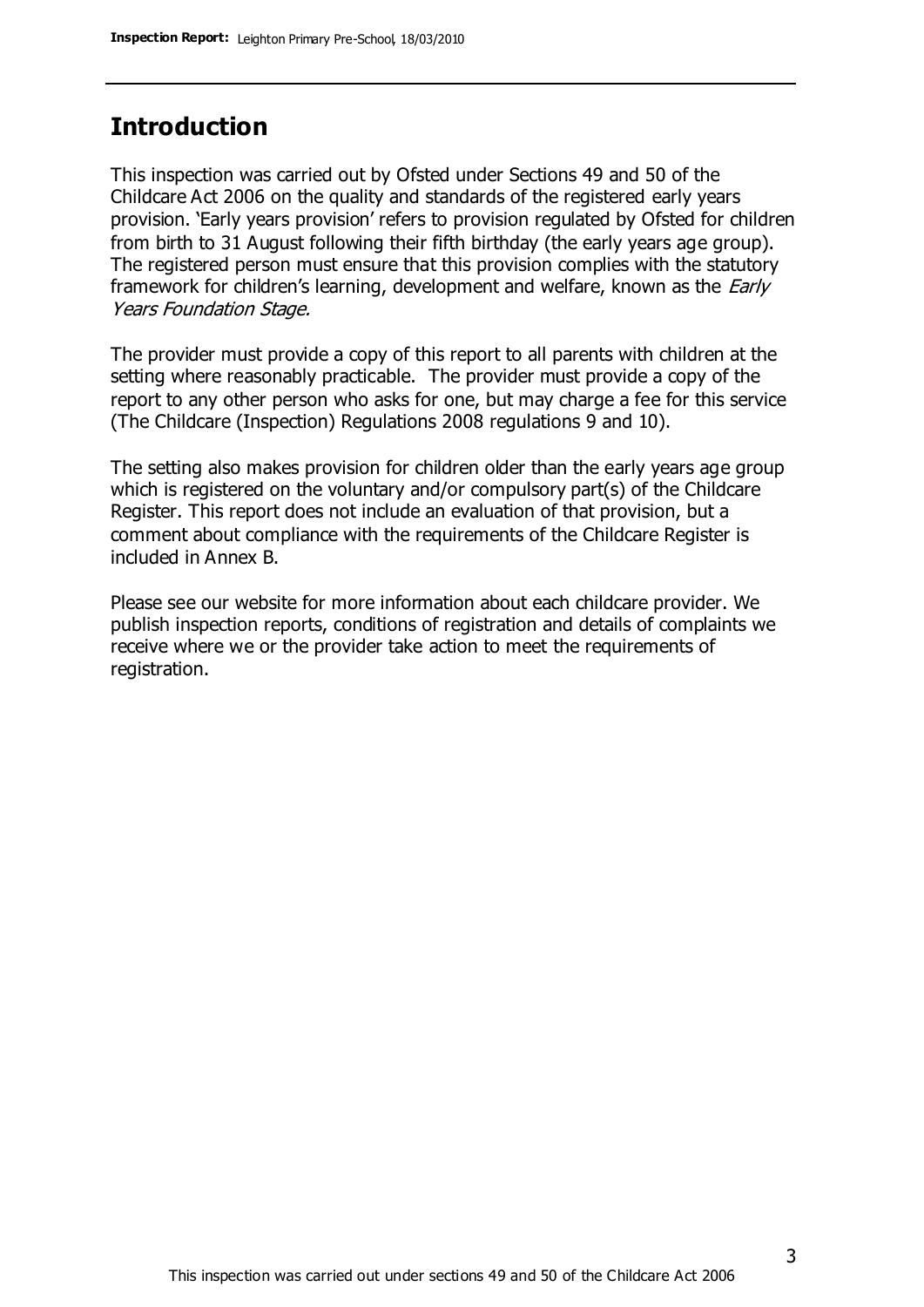## **Description of the setting**

Leighton Primary Pre-school was re-registered in 2009. It operates from a classroom in Leighton Primary School, Peterborough, Cambridgeshire. Children have access to an enclosed outdoor play area as well as other secure outdoor areas belonging to the school. The group opens five days a week during school term times. A breakfast club operates from 8.15am until 9.00am. Sessions are from 9:00am until 11.30am and 12.30pm until 3.00pm. A lunch club operates from 11.30am until 12.30pm.

The pre-school is registered on the Early Years Register and compulsory part of the Childcare Register. A maximum of 26 children in the early years age range may attend the pre-school at any one time. There are currently 38 children aged from two years and six months to under five years on roll. The pre-school currently supports children with special educational needs and/or disabilities as well as children who speak English as an additional language.

There are four members of staff. All staff hold appropriate early years qualifications to at least National Vocational Qualification (NVQ) Level 2. The manager holds a Level 4 qualification. The setting provides funded early education for two, three and four-year-olds.

### **The overall effectiveness of the early years provision**

Overall the quality of the provision is good.

Staff recognise and respect each child's individuality and effectively promote inclusive practice so that children feel secure and valued. Children enjoy participating in a wide range of stimulating activities and make good progress in their learning and development. Strong links have developed between staff, parents and carers and in particular, outside agencies and professionals to ensure children's individual needs are met. Effective systems of self-evaluation mean that the manager, staff and head teacher are very aware of the pre-school's key strengths and areas for development, ensuring that these are continuously addressed to further improve outcomes for children.

## **What steps need to be taken to improve provision further?**

To fully meet the specific requirements of the EYFS, the registered person must:

• maintain a record of the risk assessment clearly stating when it was carried out, by whom, date of review and any action taken following a review or incident (Documentation).

01/04/2010

To further improve the early years provision the registered person should: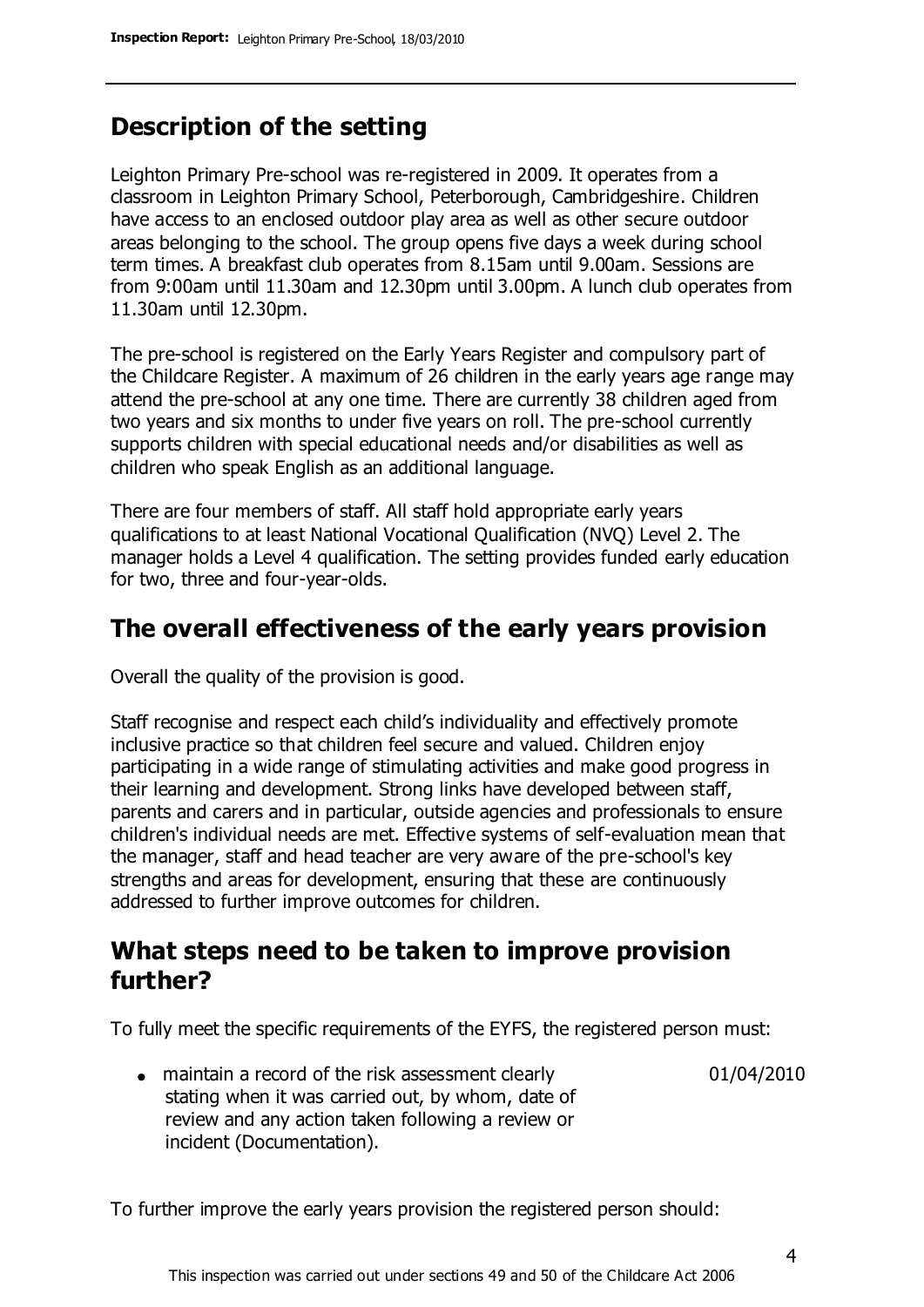- develop the record of risk assessment to include any assessments of risks for outings and trips
- obtain and record information from parents about children's starting points so that children's learning needs can immediately be identified and planned for and so that progress can be effectively tracked from entry.

# **The effectiveness of leadership and management of the early years provision**

Staff demonstrate a secure understanding of the signs of possible child abuse and the procedures to follow should they have concerns about a child in their care. Recruitment procedures are robust which ensures that those working directly with the children are suitable to do so. Staff conduct regular, visual risk assessments to ensure that the premises and outdoor areas are safe for children and appropriate action is taken to minimise risks. For example, the room has been reorganised to ensure that children can be seen wherever they are playing. However, no record has been kept of these risk assessments in the last 18 months. Staff ensure children's safety when on outings by assessing potential risks. However, these are not included in any record of risk assessment which is good practice.

Staff ensure that the learning environment is bright, welcoming and fun. Indoor and outdoor areas are used well to provide a stimulating range of learning activities. The setting's equality and inclusion policies and procedures are effective and staff work hard to narrow identified gaps in achievement. All children receive a warm welcome and relationships with staff are trusting and secure. Staff know individual children well; they are valued as individuals and their contributions listened to and respected. Children with special educational needs and/or disabilities and those who speak English as an additional language are fully supported within the setting and staff have excellent partnerships with outside agencies and professionals in order to meet children's needs successfully.

Children are cared for by a skilled and knowledgeable staff team who work very effectively together to promote positive outcomes for the children in their care. They are committed to enhancing their own professional development and attend many training initiatives to benefit the care of the children. The manager and head teacher communicate ambition and drive and secure improvement well. Together with all staff they share the same vision for the pre-school; to constantly strive and improve the quality of care and learning for all children. They are clear about the strengths of the provision and the aspects that they wish to further develop and have been successful in making and sustaining improvements. For example, since re-registration they have improved the storage and organisation of the room to give children more opportunities to be active learners and make choices about their play and have improved facilities for washing up and snack preparation to ensure that cross-contamination is prevented.

The setting works effectively in partnership with parents and carers to meet every child's needs. Policies and procedures have just been reviewed and these are waiting to be adopted which will ensure that parents accessing these, have up to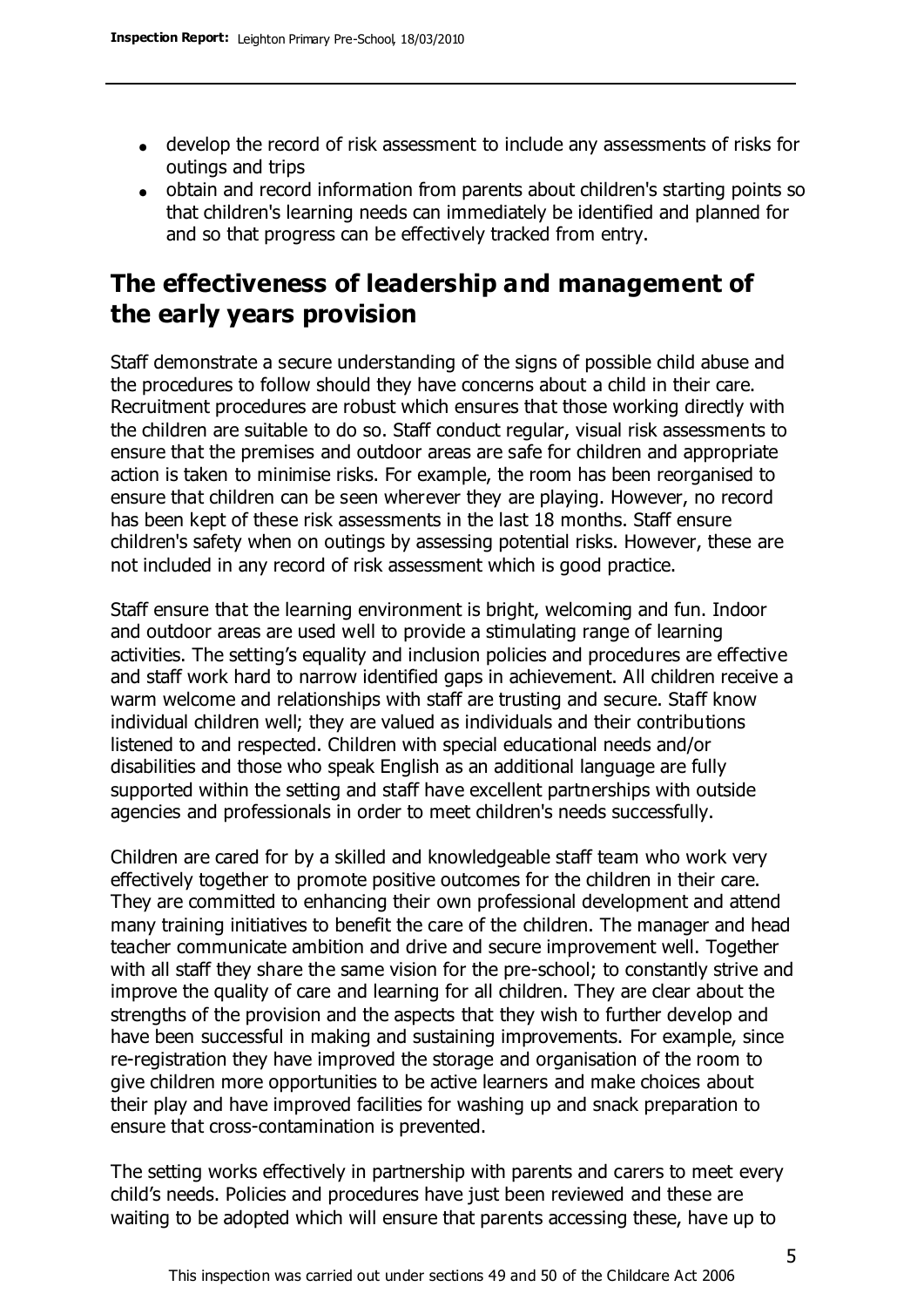date information. Parents are offered regular consultations to discuss their children's progress. They are encouraged to contribute to childrens 'Records of achievement' and to become involved in their children's learning. For example, they visit the setting to share their skills and borrow books to share with their children at home. Regular newsletters and informative notice boards help parents to stay up to date with events at the pre-school and in the local community.

# **The quality and standards of the early years provision and outcomes for children**

Staff have worked hard on implementing planning systems that promote highly individualised learning opportunities for each child. They have good skills in observing and assessing children as well as planning for each child's next steps across all areas of learning. This includes a specific focus on children's communication and language development through the use of the 'Every Child A Talker' programme. However, systems for recording and identifying children's starting points, using information from parents, is not as secure. This does not help staff to plan for children's learning immediately when they start at the preschool and ensure that progress can be effectively tracked from entry.

Staff promote children's learning effectively as they take part in planned, spontaneous or free-choice activities. For example, they use opportunities such as the milk being delivered to find out what the children know about where milk comes from before giving them further information to enhance their understanding. They help and support children according to their individual needs and capabilities. For example, as a young child challenges himself to balance and negotiate a path of upturned crates, the member of staff assures him of her presence but encourages him to do this without holding her hand. As a result, the child feels a strong sense of achievement. This type of support ensures that children achieve well and make good progress in their learning.

Children behave well. They are happy, settled and highly motivated. They display high levels of confidence for example, as they speak to visitors or stand up to count the number of children present in the group. Pre-school children's contributions play a key role in the life of the adjoining school. For example, they join in with enrichment days, attend special 'head teacher' assemblies and contribute to displays within the school. They work well together, for example, singing songs about teamwork as they tidy up boxes of toys.

Children are keen to contribute their 'news' to the rest of the group and enjoy talking about their different experiences outside of the pre-school. They begin to understand that print carries meaning through effective labelling in the environment and they recognise their first names on name cards as they register at the snack table. Some children are able to spell out their names using letter cards or identify the letters that begin their name. Children enjoy numeracy games such as counting the number of boys and girls present. They use words such as 'humongous' to demonstrate their understanding of size and solve problems as they try to get different sized balls to roll down a length of drainpipe. Children enjoy learning about living things; they help to care for 'Maria' the chicken,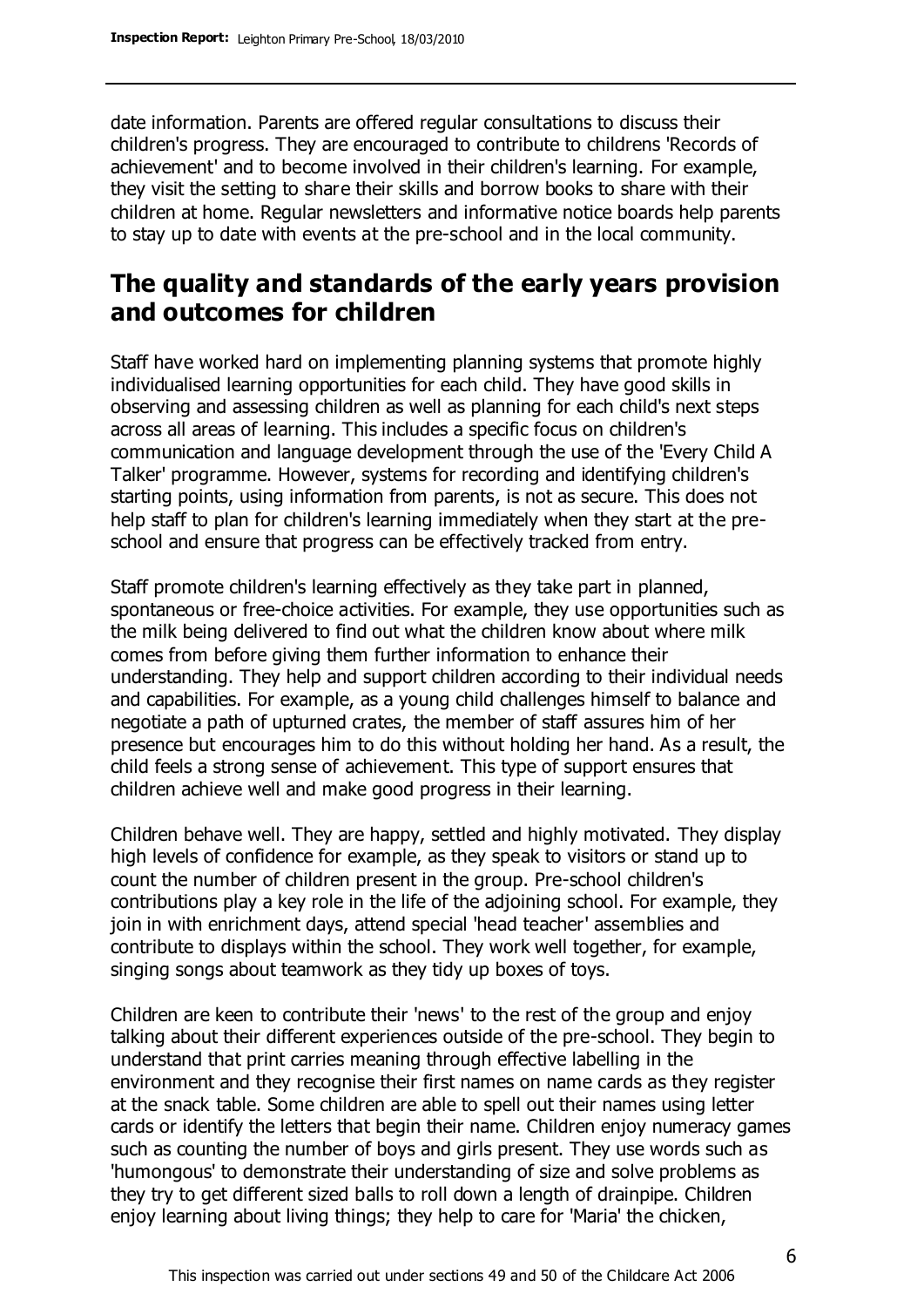collecting her eggs to use in cooking activities. They understand about lifecycles, telling staff that the caterpillar makes a 'cocoon' after it has 'eaten lots and lots'. Children use a range of equipment to develop their technology skills such as digital cameras and programmable toys. They make some use of the school's information technology suite and opportunities to further develop pre-school resources in this area are being explored to give children a wider range of information technology experiences. Children access a good range of resources and activities which promote a positive view of the wider world and help them to understand about their differences and similarities. All of these activities help to lay good foundations to support the children's future economic well-being.

Children enjoy physical activity in both the indoor and outdoor environments as well as making use of the schools outdoor facilities. Children develop their small motor skills through activities such as threading small beads onto elastic. They enjoy expressing their creativity through dance, music and movement and role play. They have free access to a good range of art and craft materials so that they can develop and create their own ideas.

Records relating to accidents and administration of medication are well maintained which safeguards children's welfare. Two staff hold first aid qualifications with the remaining staff members booked on a course in the near future. This ensures that accidents and minor injuries can be dealt with effectively. Snacks are healthy and nutritious; fruit or vegetables as well as other items such as pasta and wraps that children have prepared themselves during cooking activities. Children understand about healthy eating and talk about fruit and vegetables making them strong. Parents are given information about healthy packed lunch contents if their children stay for lunch. Most children independently follow good hygiene routines and staff offer reminders to children, for example, about washing their hands after wiping their nose. Behaviour is managed consistently by staff and children enjoy receiving reward stickers for the 'fabulous' behaviour they feel they have displayed. This boosts children's self-esteem. Children learn about rules and boundaries and are able to independently create and implement these themselves during activities. This demonstrates high levels of understanding about keeping themselves and others safe. Children safely use a range of tools and equipment within the preschool and know how to handle these in order to keep safe.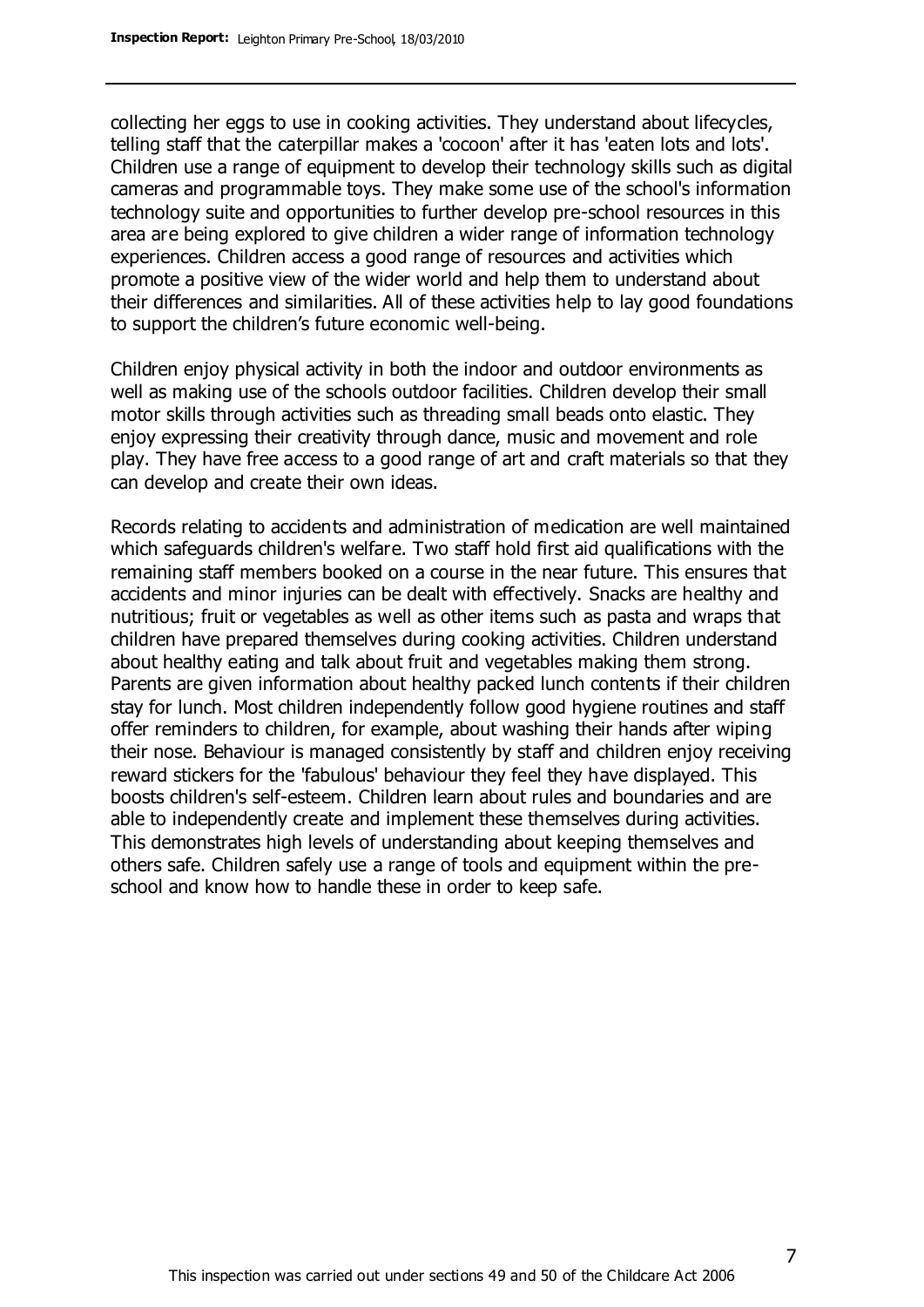# **Annex A: record of inspection judgements**

#### **The key inspection judgements and what they mean**

Grade 1 is Outstanding: this aspect of the provision is of exceptionally high quality Grade 2 is Good: this aspect of the provision is strong Grade 3 is Satisfactory: this aspect of the provision is sound Grade 4 is Inadequate: this aspect of the provision is not good enough

#### **The overall effectiveness of the early years provision**

| How well does the setting meet the needs of the<br>children in the Early Years Foundation Stage? |  |
|--------------------------------------------------------------------------------------------------|--|
| The capacity of the provision to maintain continuous                                             |  |
| improvement                                                                                      |  |

#### **The effectiveness of leadership and management of the early years provision**

| How effectively is the Early Years Foundation Stage led                                         |   |
|-------------------------------------------------------------------------------------------------|---|
| and managed?                                                                                    |   |
| The effectiveness of leadership and management in embedding<br>ambition and driving improvement |   |
|                                                                                                 |   |
| The effectiveness with which the setting deploys resources                                      |   |
| The effectiveness with which the setting promotes equality and                                  |   |
| diversity                                                                                       |   |
| The effectiveness of safeguarding                                                               | フ |
| The effectiveness of the setting's self-evaluation, including the                               |   |
| steps taken to promote improvement                                                              |   |
| The effectiveness of partnerships                                                               |   |
| The effectiveness of the setting's engagement with parents and                                  |   |
| carers                                                                                          |   |

### **The quality of the provision in the Early Years Foundation Stage**

The quality of the provision in the Early Years Foundation Stage  $\vert$  2

### **Outcomes for children in the Early Years Foundation Stage**

| <b>Outcomes for children in the Early Years Foundation</b>    |  |
|---------------------------------------------------------------|--|
| <b>Stage</b>                                                  |  |
| The extent to which children achieve and enjoy their learning |  |
| The extent to which children feel safe                        |  |
| The extent to which children adopt healthy lifestyles         |  |
| The extent to which children make a positive contribution     |  |
| The extent to which children develop skills for the future    |  |

Any complaints about the inspection or report should be made following the procedures set out in the guidance available from Ofsted's website: www.ofsted.gov.uk